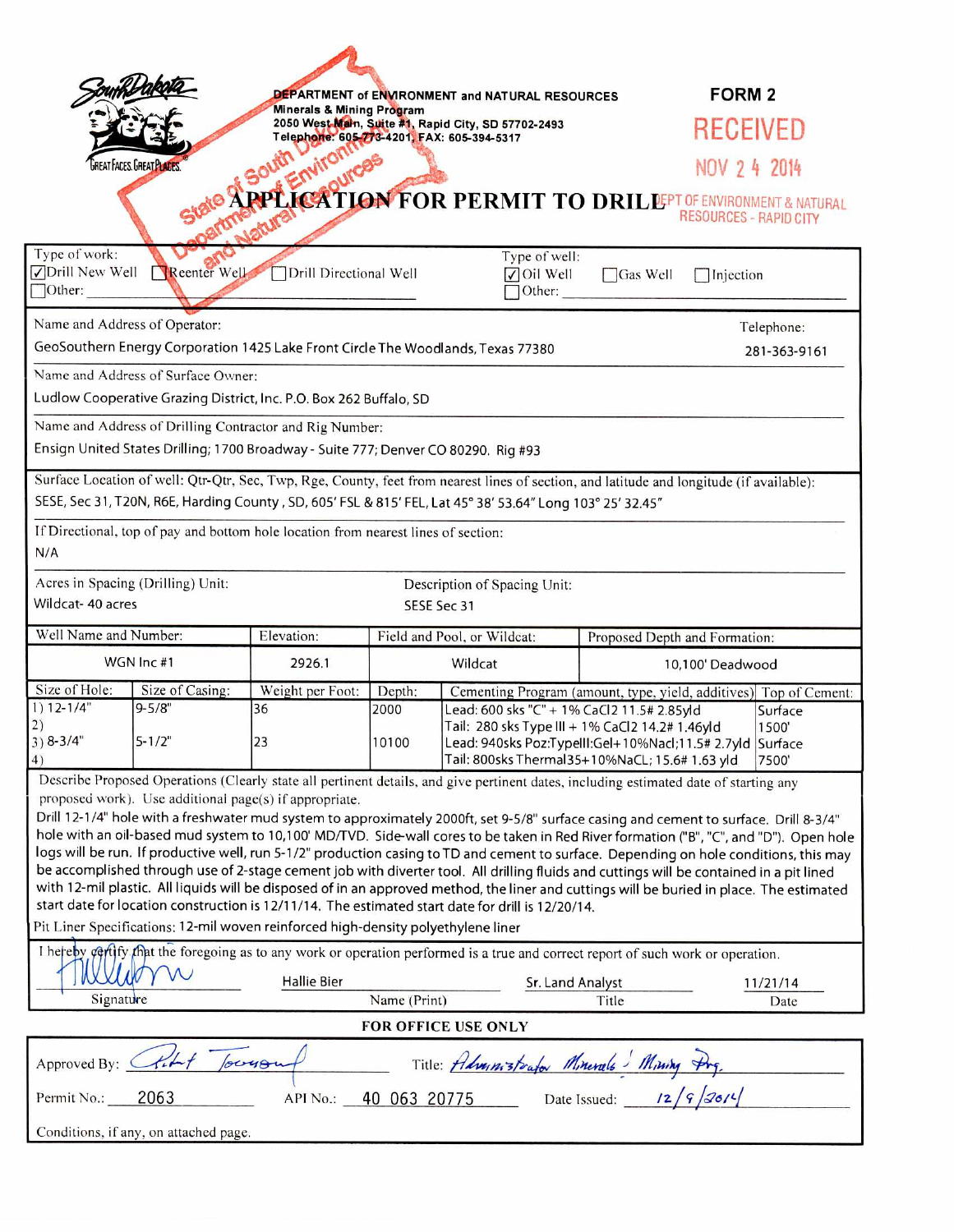

## **DEPARTMENT OF ENVIRONMENT and NATURAL RESOURCES**

JOE FOSS BUILDING 523 EAST CAPITOL PIERRE, SOUTH DAKOTA 57501-3182 denr.sd.gov



## **PERMIT CONDITIONS**

GSE: WGN Inc #1 Permit: #2063 20N-6E-31 SESE, Harding County API: 40 063 20775

Approval has been granted to drill this location as detailed on the attached Application for Permit to Drill (Form #2) with the following additional conditions:

- 1. This permit is conditioned on compliance with all applicable requirements of South Dakota Codified Laws 45-9 and Administrative Rules of South Dakota 74-12.
- 2. A 12-mil woven, reinforced high-density polyethylene liner must be used on all pits.
- 3. If drilling does not commence within one year from the issuance date, this permit will expire.
- 4. Surface runoff must be diverted around the drill site.
- 5. The surface hole must be drilled with fresh water.
- 6. Cement must be circulated to the ground surface on the surface casing.
- 7. If production casing (long string) is set:
	- A. The cement program submitted with the application shall be followed.
	- B. If cement is emplaced in two stages with the use of a diverter tool, cement returns must reach the surface as proposed in the original cementing program.
	- C. A cement bond log must be run and filed with the department within 60 days after completion of the well as required by Administrative Rules of South Dakota 74:12:02:12.
- 8. If the well is productive, only one formation may be produced, unless GeoSouthern Energy petitions the Board of Minerals and Environment to approve multiple completions or commingling in the wellbore.
- 9. Please notify this office prior to plugging or MIT so a witness can be on location. If plugging or MIT will occur after regular business hours, call Jeff Klenner at 605-929-1414.
- 10. If abandoned: Either a plugging plan must be submitted at least 7 days prior to plugging for the department's review and approval or the following plan must be followed:
	- A. If the entire production casing is left in the wellbore:
		- 1. A mechanical integrity test must be conducted to verify the integrity of the casing as required by rule 74:12:03:02(4)(b)(ii).
		- 2. All perforations must be isolated, either by squeeze cementing or placing a cast iron bridge plug, with a minimum of 20 feet of cement, above the perforations.
		- 3. A 100-foot plug, half in and half out of the base of the surface casing must be installed.
		- 4. A 25-foot cement plug at the top of the surface casing must be installed.
	- B. If a portion of the production casing is removed:
		- 1. All perforations must be isolated, either by squeeze cementing or placing a cast iron bridge plug, with a minimum of 20 feet of cement, above the perforations.
		- 2. A 100-foot cement plug, half in and half out of the top of the casing stub must be installed after the retrievable part of the production casing has been removed.
		- 3. A 100-foot cement plug, half in and half out of the top of any fresh water aquifer or salt zone encountered between the top of the casing stub and the base of the surface casing must be installed. Freshwater resources at this site include: Madison, Minnelusa, Minnekahta, and Inyan Kara.
		- 4. A 100-foot plug, half in and half out of the base of the surface casing must be installed.
		- 5. A 25-foot cement plug at the top of the surface casing must be installed.
		- 6. Heavy, mud-laden fluid must be placed between all plugs.
	- C. Without production casing: